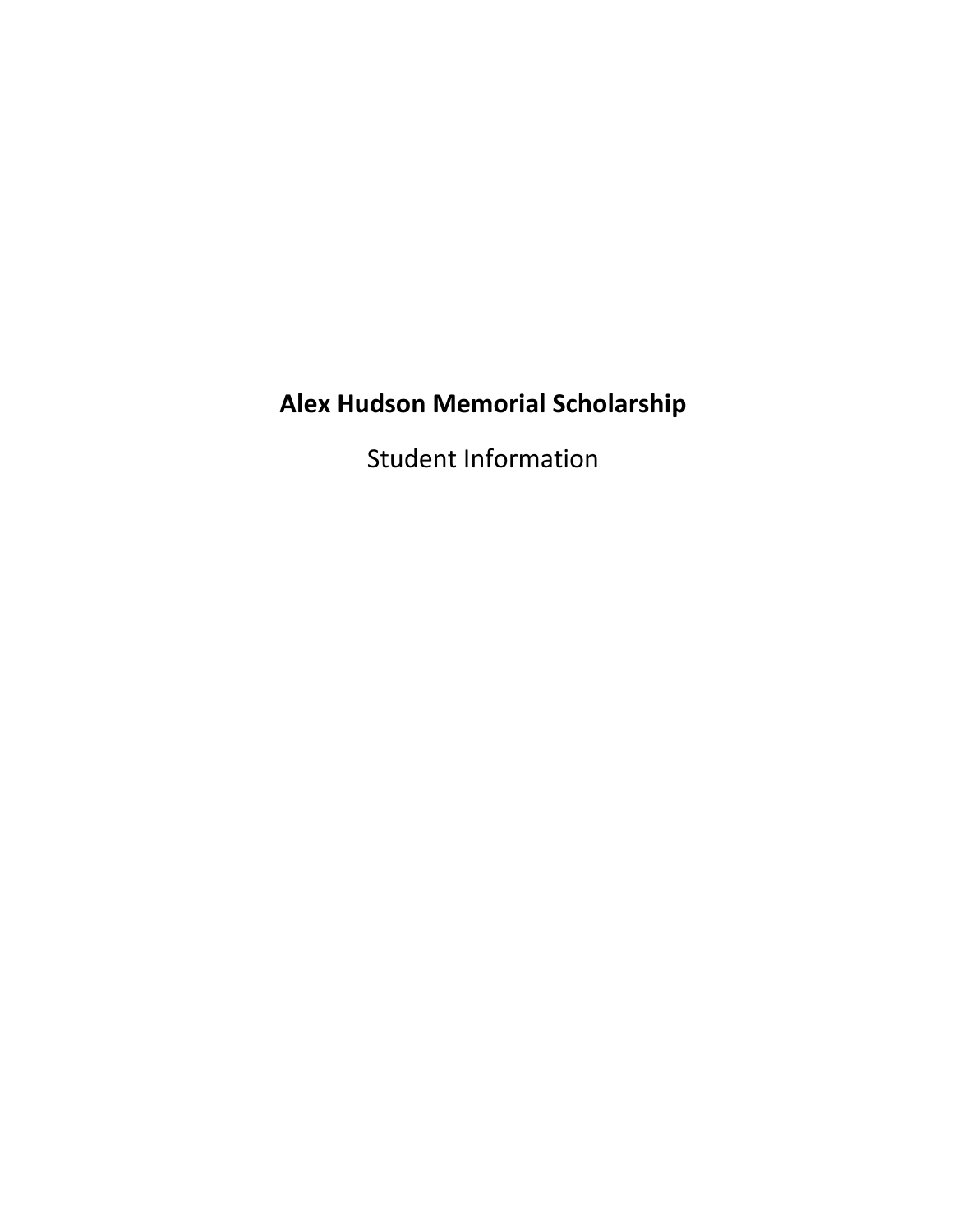# **Description**

The Alex Hudson Memorial Scholarship is for North Clackamas Schools students choosing to pursue a life and career in public service. Values that Alex's family wishes to honor in his memory include giving back to the community and service to others, especially people who are different or most vulnerable.

The scholarship may be used for a 4-year, 2-year, or certification program of study.

## **Purpose**

This scholarship was created by the friends and family of Alex Hudson. Alex was bright, gentle, and curious. Alex was a person with autism, and his path in life was not easy. He did not have the same educational opportunities as his peers or his sisters. Alex's impact on the lives around him brought laughter, care, and most importantly, grace. One of his sisters is a special education teacher in the North Clackamas School District, a career inspired by Alex. This scholarship is intended to inspire the recipient in a similar way.

# **Amount of the Award**

The Alex Hudson Memorial Scholarship will award a \$1,000 scholarship for tuition and fees as well as other costs at the college, university, or certification program the student attends. Funds are to be distributed to their college or university's financial aid office upon request once the student is registered.

The amount of the award will be reviewed annually by Alex Hudson's family and the Awards Committee of the North Clackamas Education Foundation (NCEF) and may be adjusted annually to account for funds available and/or increases in average tuition costs and fees for post-secondary programs.

# **Type of Award**

Single year scholarship to be administered by the student's college, university, or certification program as part of their financial aid package.

# **Selection Criteria**

The selection criteria for the scholarship are:

- 1. A cumulative high school GPA of at least 2.5.
- 2. Plans to pursue a post-secondary educational opportunity (2-year, 4-year or certification program of study)
- 3. Demonstrate financial need
- 4. Preference will be given to student(s) who have are seeking a career in service to others.